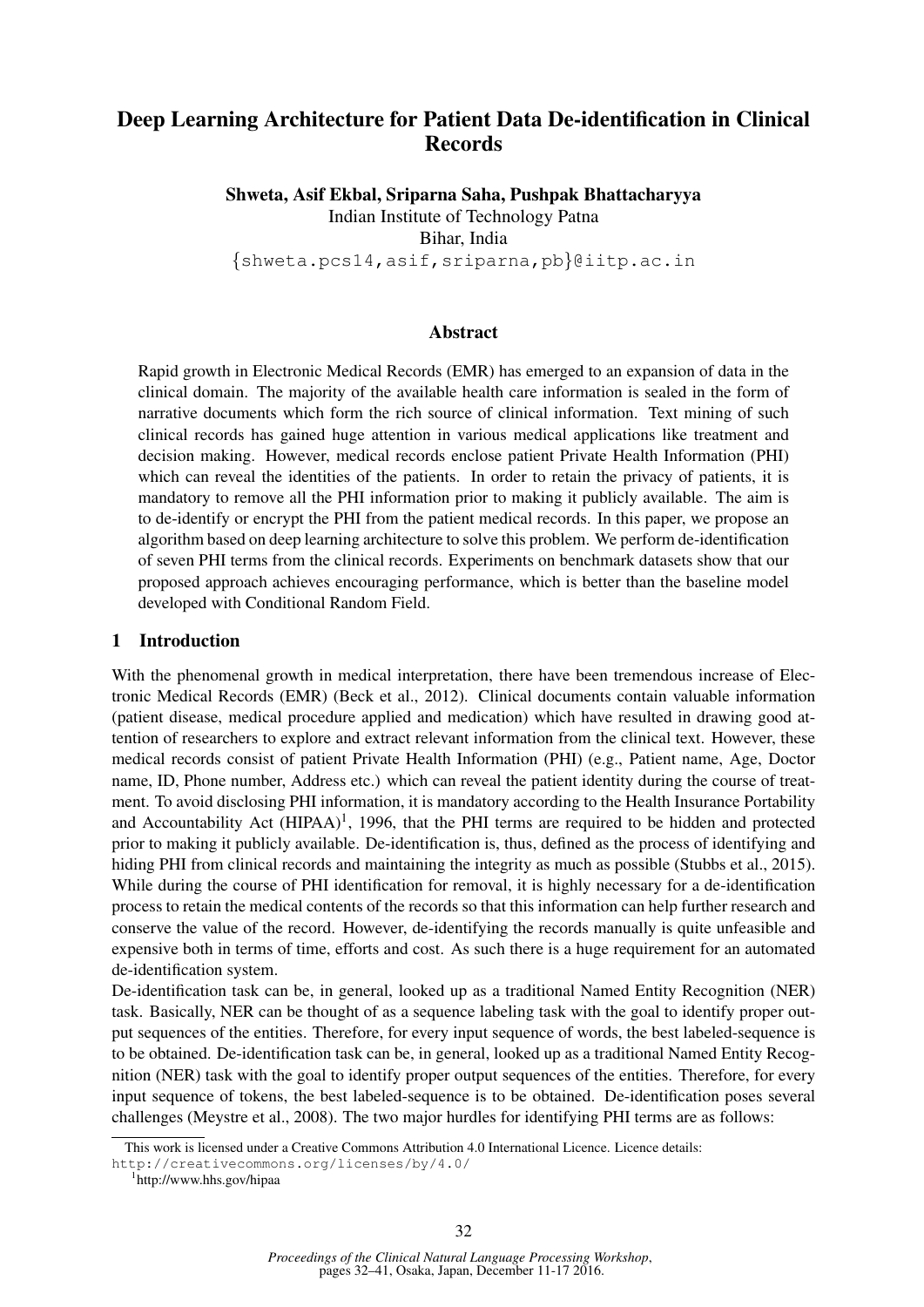(1) Inter-PHI ambiguity: The ambiguity problem, where due to the lexical similarity, PHI terms overlap with the non-PHI terms. Example includes *Brown* (Doctor name) which is a PHI term vs. *brown* which is a non-PHI term.

(2) Intra-PHI ambiguity: This problem appears when one candidate word seems to belong to two different PHI terms. For example, the word *August* which is a Patient name vs. *August* which also denotes the possible candidate for date expression.

The problem of patient data de-identification has been addressed very recently in the shared task, Center of Informatics for Integrating Biology (i2b2) challenge<sup>2</sup>. The existing systems of patient data deidentification can be classified under three categories *viz.* rule-based, machine learning based and hybrid technique. Rule-based system follows patterns based on regular expression and gazetteers identified by the human. In practice, the set of rules corresponding to a system are restricted to a particular domain. Generally, the system fails when the domain is altered. To overcome this drawback, machine learning approaches have been proposed and found to be very successful in solving this de-identification problem. Some of the popular machine learning models proposed include support vector machine (Hara, 2006), (Guo et al., 2006), decision tree (Szarvas et al., 2006), log-linear models and most used conditional random fields (CRFs)(Yang and Garibaldi, 2015; He et al., 2015). Supervised machine learning and rule-based approach share the following drawbacks: these techniques require the labeled data and prominent feature set or the rules. This incurs cost and time as the appropriate set of features or rules can be framed only after analyzing the full records.

The advent of deep learning algorithms has facilitated to introduce a new framework where we do not require handcrafted features or rules. These models have the abilities to learn automatically the relevant features by performing composition over the words represented in the form of vectors known as word embedding. In recent times, deep neural network architecture has shown promise for solving various NLP tasks such as text classification (Socher et al., 2013; Kim, 2014), language modeling (Mikolov et al., 2010), question answering (Weston et al., 2015), machine translation (Bahdanau et al., 2014), spoken language understanding (Mesnil et al., 2013) etc. In this paper, we propose a novel system (DI-RNN) based on deep learning for patient data de-identification (PDI). We formulate the task as a sequence labeling problem and develop a technique based on Recurrent Neural Network (RNN) (Mikolov et al., 2010). RNN, unlike other techniques, does not require features to be explicitly generated for classifier's training or testing. Instead it learns features by itself which makes this approach domain adaptable and scalable. We develop a system for PDI in line with the framework introduced in Center of Informatics for Integrating Biology and the Bedside (i2b2) challenge<sup>3</sup>. The goal of the task was to identify all the PHI terms from the medical records. Firstly, we develop a baseline model based on a supervised machine learning algorithm, namely conditional random field (CRF) (Lafferty et al., 2001). The classifier is trained with a set of features automatically extracted from the training documents. We implement and compare different variants of RNN architectures, such as Elman-type networks (Elman, 1990; Mikolov et al., 2011) and Jordan-type networks (Jordan, 1997). The main aim of our paper is to study the effectiveness of deep learning techniques over the traditional supervised approaches for de-identification task.

### 2 Patient Data De-identification Task

The problem of patient data de-identification can be thought as a task equivalent to named entity recognition (NER). The main aim of both the tasks is to automatically identify noun phrases or part of noun phrases from the text. The problem of de-identification can be modeled as a two-step process, where in the first step all the PHI terms are required to be identified and classified, and in the later stage, identified PHI terms are encrypted. Here, we provide an example sentence with the corresponding NEs highlighted. Here, the input is the sequence of words  $W$  and the output corresponds to the sequence of labels L corresponding to the word-sequence and the corresponding de-identified sentence as shown in Table-1. Traditionally, the task can be visualized as follows: for a given word sequence  $W$ , the aim is to

<sup>&</sup>lt;sup>2</sup>https://www.i2b2.org/

<sup>&</sup>lt;sup>3</sup>https://www.i2b2.org/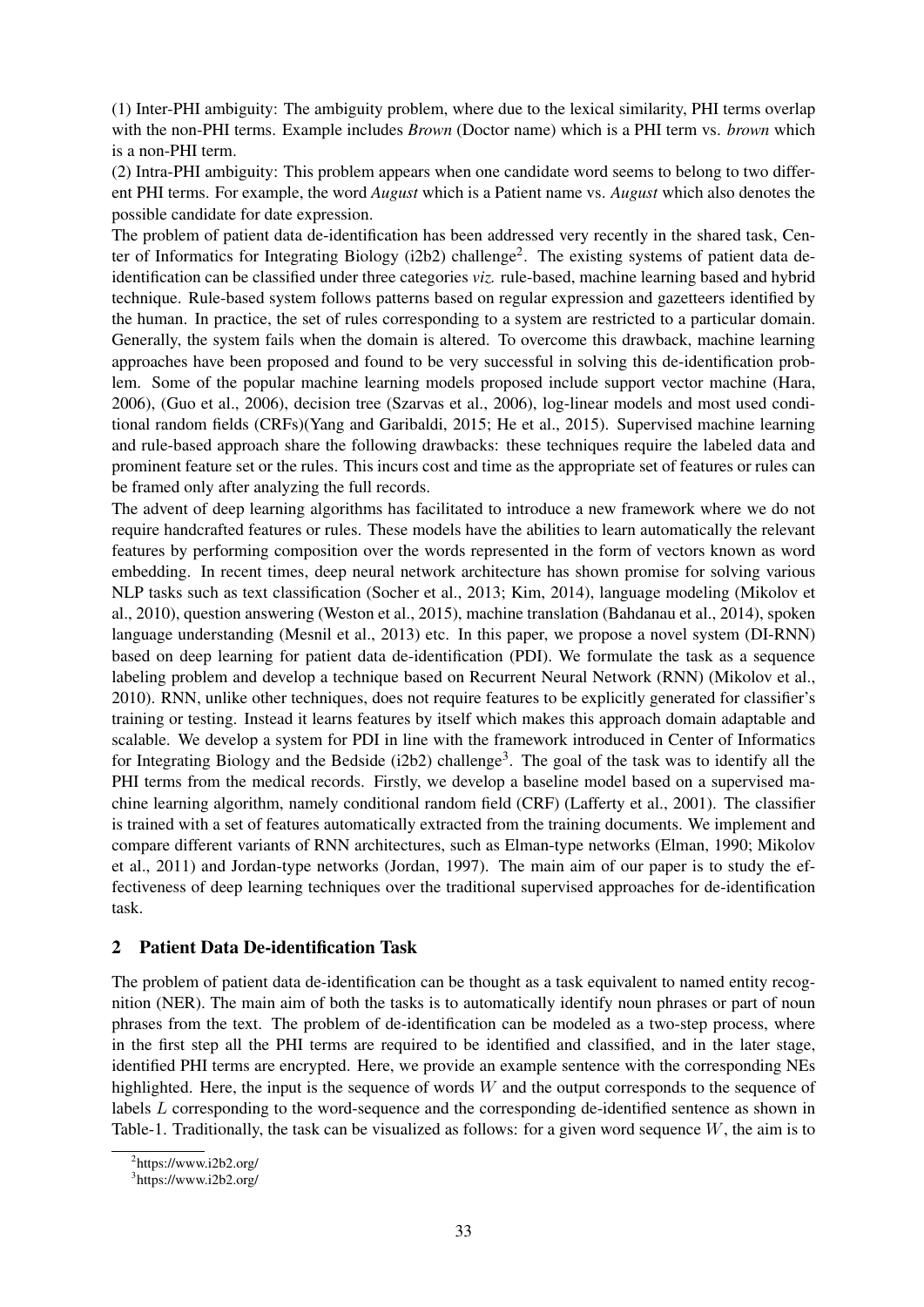| <b>Sentence</b>     | To | follow | $ $ up $ $ | with $Dr.$ | ⊟John                          | <b>Doe</b> |  |
|---------------------|----|--------|------------|------------|--------------------------------|------------|--|
| <b>Named Entity</b> |    |        |            |            | B-DOCTOR   I-DOCTOR   I-DOCTOR |            |  |

Table 1: Examples of PHI instances represented by 'BIO' notation

find the best possible label-sequence that has maximum posterior probability i.e.,  $P(L|W)$ . The Bayes rule is applied in the case of generative model framework as

$$
\hat{L} = argmax_{L} P(L|W) \n= argmax_{L} P(W|L) P(L)
$$
\n(1)

For the given sequence of words  $W$ , and its corresponding label sequence  $L$ , joint probability  $P(W|L)P(L)$  has to be maximized by the objective function of a generative model.

Recently, Conditional Random Field (Lafferty et al., 2001), a discriminative model has become the popular technique for solving de-identification task (Yang and Garibaldi, 2015). Here, given the word sequence  $W_1^N = w_1, \dots w_N$ , as input, CRF calculates the conditional probability of labels  $L_1^N = l_1, \dots l_N$ , as follows:

$$
P(l_1, l_2, \ldots, l_N | W) = \frac{1}{Z_w} \prod_i (\Psi_i(L_i, W) \Psi_i'(L_i, L_{i-1}, W))
$$
\n(2)

where  $\Psi_i$  and  $\Psi'_i$  are defined as follows:

$$
\Psi_i(L_i, W) = exp(\sum_k \eta_k s_k(l_i, w, i))
$$
\n(3)

$$
\Psi'_i(L_i, L_{i-1}, W) = exp(\sum_j \lambda_j t_j(l_i, l_{i-1}, w, i))
$$
\n(4)

where  $t_j$  and  $s_k$  are transition feature function and state feature function, respectively. The transition feature function  $t_j$  depends upon the current label  $l_i$ , previous label  $l_{i-1}$  and the observation sequence of word w at time i. The state feature function is the function of current label  $l_i$  and the observation word w at time *i*. Parameters  $\lambda_i$  and  $\eta_k$  are to be estimated from training data.

Other variants of discriminative models include Support Vector Machines (SVMs) (Cortes and Vapnik, 1995), where local probability functions are used. With these traditional methodologies, classification algorithm is a black box implementation of linear and log-linear approaches which require good feature engineering. After conducting thorough literature survey, deep learning architecture is found to be one of the successful techniques where both classification and feature designing are done during the learning phase automatically without using any human intervention. Therefore, we propose a technique based on deep learning architecture of RNN. We discuss below the RNN architecture with respect to our chosen problems.

### 3 Proposed Approach for Patient Data De-identification

The RNN models used for de-identification task are described here.

#### 3.1 Word Embedding

A real-valued representation of a word is the input for our RNN architecture. Word embedding provides an unique property to capture semantics and syntactic information of different words (Mikolov et al., 2013). The underlying idea is that similar words appear in close vicinity of each other. The vector corresponding to each input word  $w_i$  is produced whose dimensionality is set at the time of learning the neural language model from the given unsupervised corpus. This representation provides the continuousspace representation for each word. Usually, training of the word embedding is done in an unsupervised manner using external natural language text like Wikipedia, news article, bio-medical literature etc. The architecture can be varied by adopting various architectures like shallow neural networks (Schwenk and Gauvain, 2005), RNN (Mikolov et al., 2010; Mikolov et al., 2011), SENNA (Collobert et al., 2011),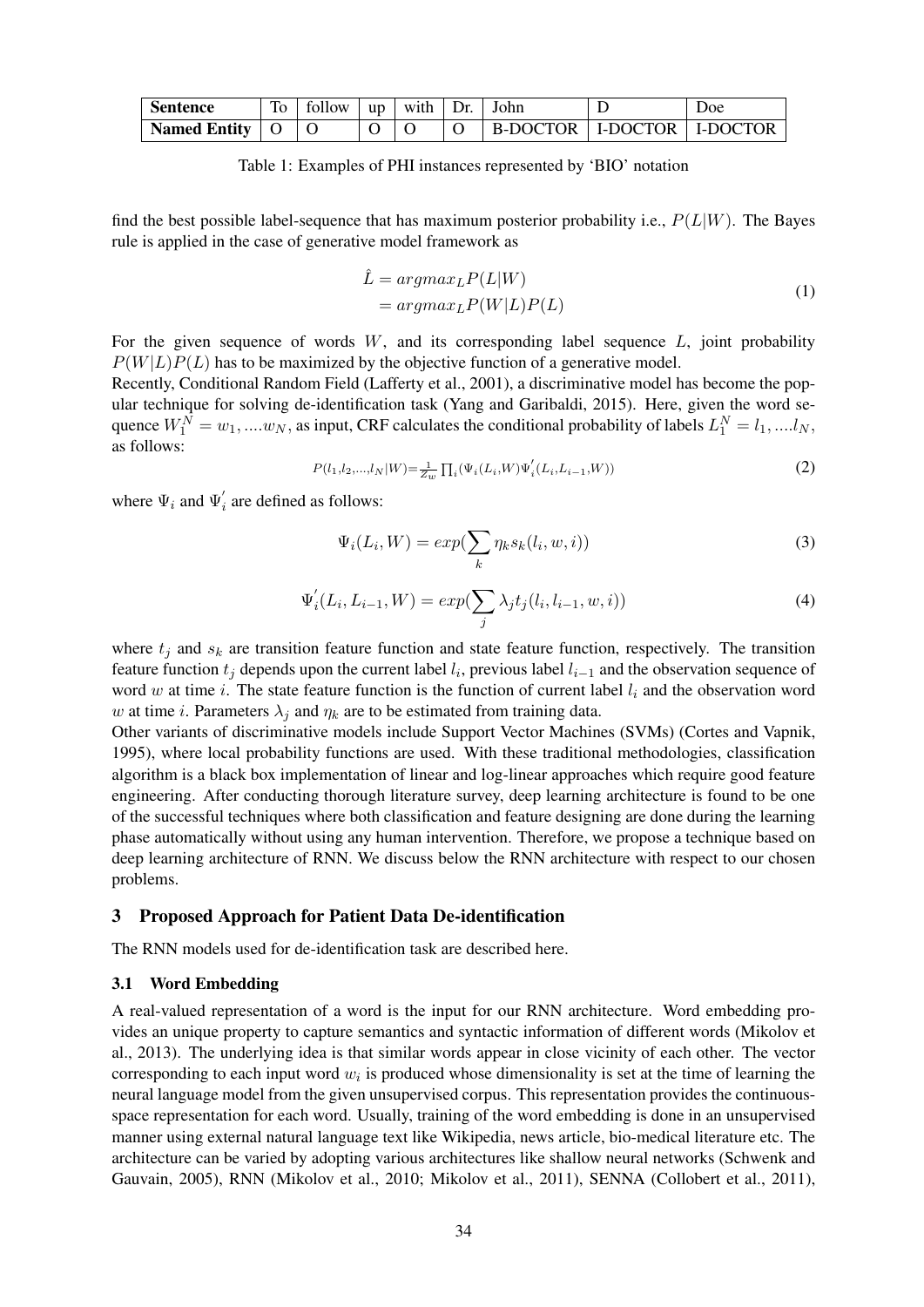word2vec (Mikolov et al., 2013) etc. We use three different procedures to learn word embeddings like random number initialization, RNN's word embedding and continuous bag-of-words (CBOW). For random word embedding we initialize the vector of dimension 100 in the range  $-0.25$  to  $+0.25$ . In order to evaluate the impact of RNN we use the word embedding as provided by RNNLM<sup>4</sup> of dimension 80 which is trained on Broadcast news corpus. In addition to this we also use word embedding model trained by CBOW technique as proposed in (Mikolov et al., 2013) on news data of dimension 300.

#### 3.2 Word Dependencies captured using a Context Window

In feed forward neural network model we provide input as word embedding of the target word. But, it can not capture the dependency associated with the current word of interest. Context words can capture the short-term temporal dependencies in this setting. Let us assume that each word is being represented by its word embedding vector of length d, the word-context window is the ordered concatenation of word embedding vectors. For word embedding of dimension  $d$  and context word of size  $m$ , the word vector is constructed as the ordered concatenation of  $2m + 1$  word embedding vectors, i.e. m previous words, current word and  $m$  next words with the following formula

$$
C_m(x_{i-m}^{i+m}) = v_{i-m} \oplus \dots v_i \dots \oplus v_{i+m} \tag{5}
$$

where  $\oplus$  is a concatenation operator.  $v_i$  is the word embedding vector of the word  $x_i$ .  $x_{i-m}^{i+m} = [x_{i-m} \dots, x_i, \dots x_{i+m}]$  represents the concatenation of dependent words in the window size m. In order to generate  $m$  context window for the beginning and ending words, padding is performed. We provide an example below to show the generation of context window of size 1 around the word 'suffers':

$$
C(t) = [Doe\;suffers\;from]
$$
 (6)

$$
C(t) \rightarrow x(t)
$$
=[ $v_{\text{Doe}} v_{\text{suffix}} v_{\text{from}}$ ]

In this example,  $C(t)$  is a 1 word context window.  $v_{\text{suffix}}$  is the embedding vector of word 'suffers' and  $d$  is the dimension of the embedding vector. Similarly,  $C(t)$  forms the ordered concatenation of word embedding vector for the word sequence  $x(t)$  at time t.

### 3.3 Variants of RNN Architecture: Elman and Jordan

In this section, we discuss two different variants of RNN architecture, Elman (Elman, 1990) and the Jordan models (Jordan, 1997). Figure-1 depicts an architecture for both the models. Feed forward neural network (NN) (Svozil et al., 1997) is the basic biologically inspired neural network model. In variation to feed forward architecture, both the RNN models make connection also with the previous layer. In Elman architecture each state keeps track of its previous hidden layer states by its recurrent connections. Therefore, the hidden layer  $h(t)$  at time instance t keeps track of the previous  $(t - 1)^{th}$  hidden layer i.e., the output of  $(t-1)$ <sup>th</sup> hidden layer is given as the input to the  $t<sup>th</sup>$  hidden layer  $h(t)$  along with the context window input  $C_m(x_{t-m}^{t+m})$ . Mathematically, for H hidden layer, Elman architecture is described as shown below:

$$
h^{(1)}(t) = f(W^{(1)}C_m(x_{t-m}^{t+m}) + V^{(1)}h^{(1)}(t-1) + b)
$$
\n<sup>(7)</sup>

$$
h^{(H)}(t) = f(W^{(H)}h^{(H-1)}(t) + V^{(H)}h^{(H)}(t-1) + b)
$$
\n(8)

In our experiment we have used a non-linear sigmoid function as the activation unit of hidden layer.

$$
f(x) = 1/(1 + e^{-x})
$$
\n(9)

The superscript represents the hidden layer depth and,  $W$  and  $V$  denote the weight connections from input layer to the hidden layer and hidden layer of last state to current hidden layer, respectively. Here, b is a bias term. The softmax function is later applied to the hidden states to generate the posterior probabilities of the classifier for different classes as given below:

$$
P(y(t) = i|C_m(x_{t-m}^{t+m})) = g(Uh^{(H)}(t) + c)
$$
\n(10)

4 http://rnnlm.org/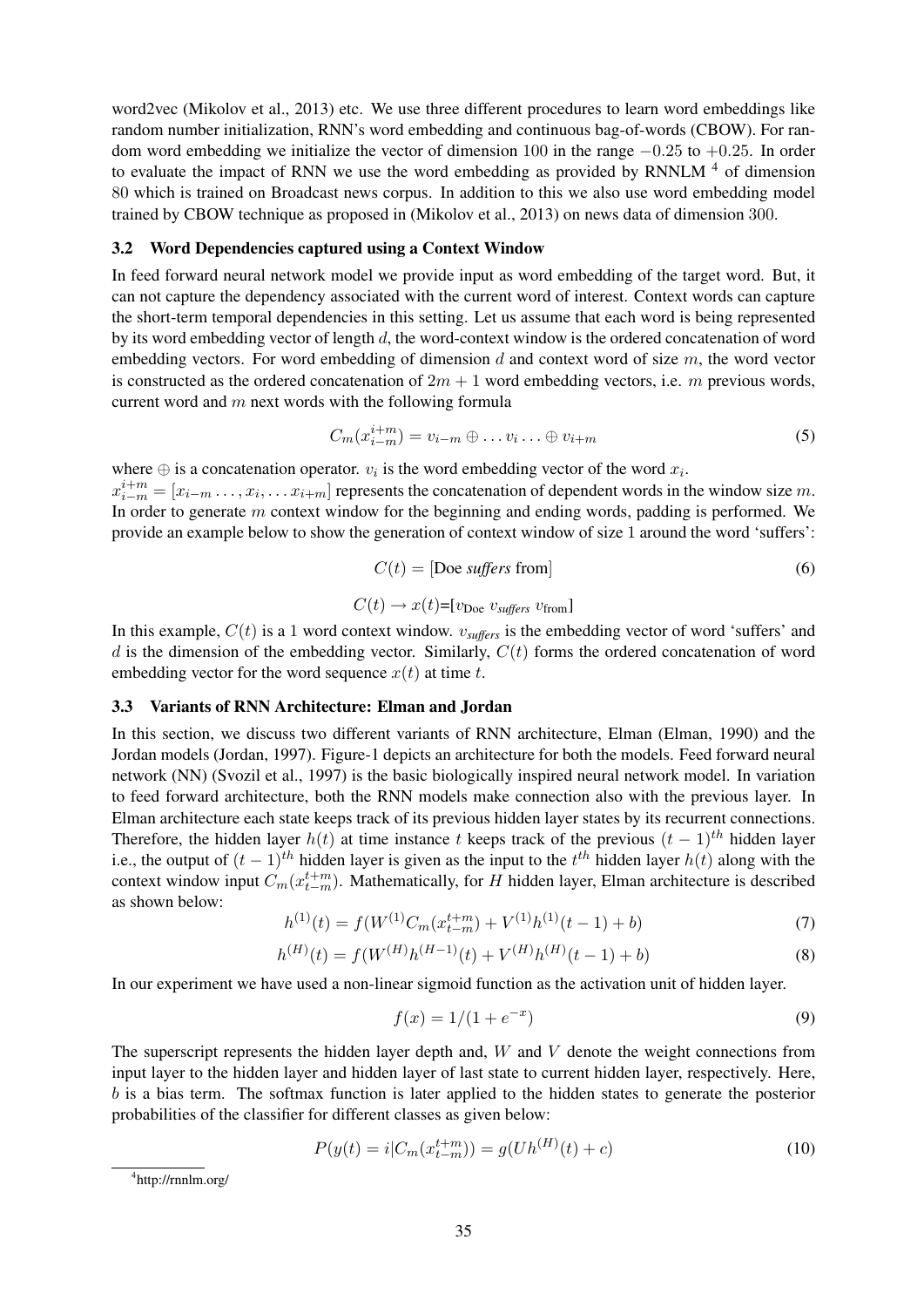

Figure 1: RNN architectures of both the variants

Here, U is weight connection from hidden to output layer, c is a bias term and  $g$  is softmax function defined as follows:

$$
g(z_m) = \frac{e^{z_m}}{\sum_{i=1}^{i=k} e^{z_k}}
$$
 (11)

Jordan model is the another variation of RNN architecture which is similar to the Elman model except the input to the recurrent connections are through the output posterior probabilities:

$$
h(t) = f(WC_m(x_{t-m}^{t+m}) + VP(y(t-1)) + b)
$$
\n(12)

where  $W$  and  $V$  denote the weight connection between input to hidden layer and output layer of previous state to current hidden layer and  $P(y(t - 1))$  is the posterior probability of last word of interest. The sigmoid function described in Eq-9 is used as non-linear activation function  $f$ .

#### 3.4 Datasets

The dataset used to evaluate our proposed architecture is obtained from 2014 I2b2 challenge (Stubbs et al., 2015). This dataset is obtained from "Research Patient Data Repository of Partners Healthcare". A total of 1304 medical records were manually annotated. In order to use this data for our experiment we split the data set into three parts: training, validation and test. The detailed distribution of different PHI terms in these three sets are described in Table-2.

Our training data compromises of 11,911 PHI relevant instances, while the test dataset consists of total 1253 PHI instances which we developed from I2B2-2014 training data. To ensure the patient confidentiality as much as possible, the challenge aims to identify HIPAA-PHI categories firstly with the added subcategories. This dataset is annotated using seven main PHI categories with the twenty-five associated subcategories. While, our experiments cover the seven main PHI categories, I2b2 challenge covers almost all HIPAA defined categories and subcategories. The list of categories as well as subcategories are 1. Name (subtypes: Patient, Doctor, Username), 2. Profession, 3. Location (subtypes: Hospital, Department, Organization, Room, Street, City, State, Country, ZIP), 4. Age, 5. Date, 6. Contact (subtypes: Phone, Fax, Email, URL, IPAddress), 7. Ids (subtypes: Medical Record Number, Health Plan Number, Social Security Number, Account Number, Vehicle ID, Device ID, Licence Number, Biometric ID). In this work, the aim is to identify seven different PHI subtypes; *Patient, Doctor, Hospital, Location, Phone, ID* and *Date* from the above defined categories. In order to evaluate the model performance well known evaluation metrics such as recall, precision and F-Measure are used.

### 3.5 RNN Hyper-Parameters and Learning

The RNN hyper-parameters are number of hidden units  $(H)$ , learning rate  $(\lambda)$ , context window size  $(m)$ , no. of epochs  $(e^n)$  and dropout probability  $(p)$ . In order to find optimal hyper-parameter values we experiment with different parameter settings. The optimal hyper-parameter values for both the RNN architectures are listed in Table-3. The embedding matrix and the weight matrices are initialized from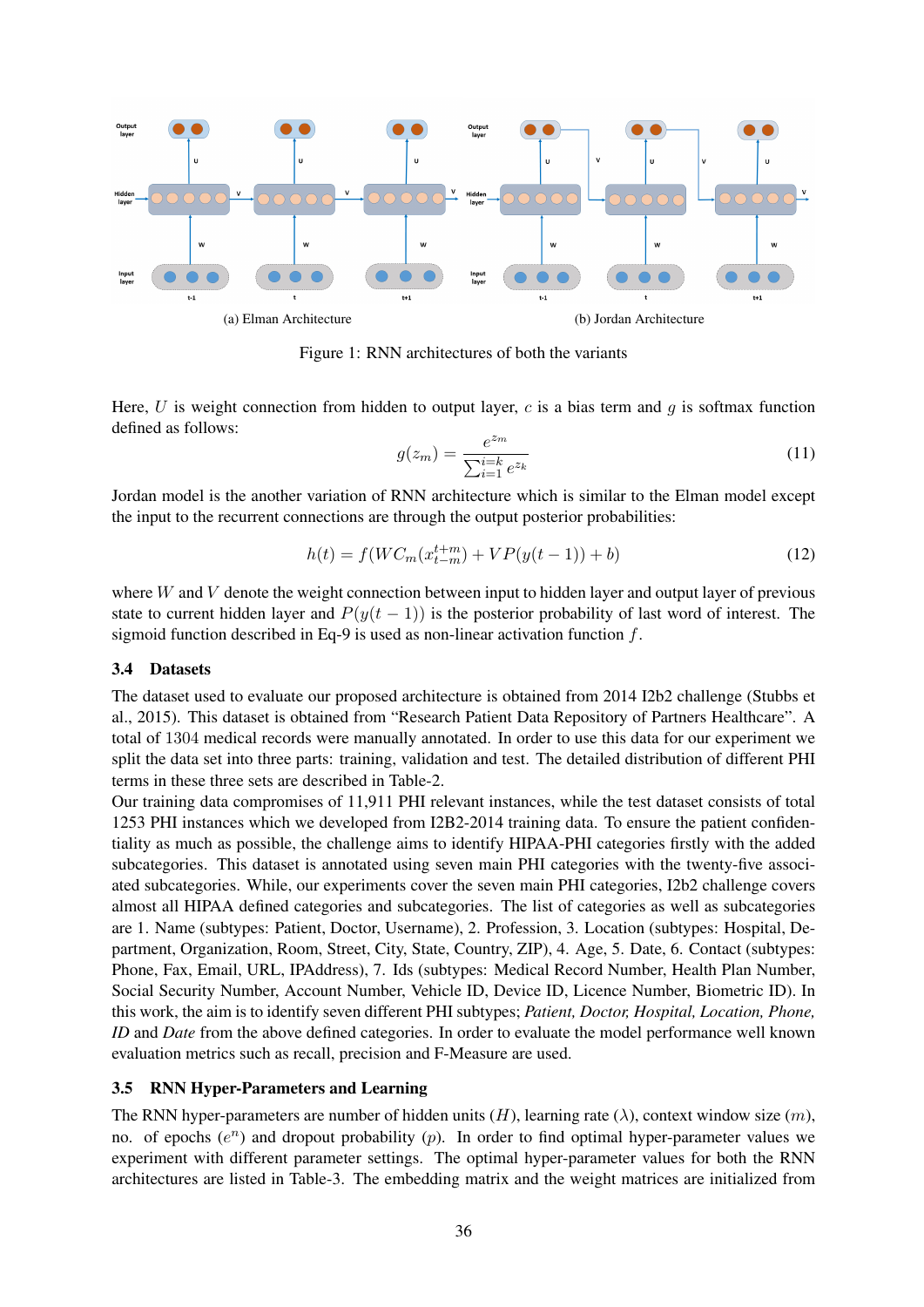| <b>PHI</b> category | <b>Train</b> | <b>Validation</b> | <b>Test</b> |  |
|---------------------|--------------|-------------------|-------------|--|
| <b>DOCTOR</b>       | 2262         | 183               | 236         |  |
| <b>HOSPITAL</b>     | 1342         | 141               | 164         |  |
| <b>DATE</b>         | 4154         | 377               | 498         |  |
| <b>PATIENT</b>      | 707          | 28                | 59          |  |
| <b>LOCATION</b>     | 93           | 14                | 19          |  |
| <b>PHONE</b>        | 153          | 12                | 13          |  |
| ID                  | 3200         | 233               | 264         |  |
| Total               | 11911        | 988               | 1253        |  |

| Parameter's         | E-RNN | <b>J-RNN</b> |  |  |
|---------------------|-------|--------------|--|--|
| Hidden layer size   | 100   | 150          |  |  |
| learning rate       | 0.01  | 0.01         |  |  |
| Dropout probability | 0.5   | 0.5          |  |  |
| no. of epochs       | 25    | 25           |  |  |
| context window size | 11    |              |  |  |

Table 3: Optimal values of hyper-parameters for different RNN architectures

Table 2: Data set statistics: distribution of different classes for training, test and validation sets.

the uniform distribution in the range [-1,1]. In order to train RNN we use stochastic gradient descent. We consider the whole sentence as a mini-batch and perform one update per sentence, towards minimizing the negative log-likelihood.

## 3.6 Regularization

In order to prevent network from over-fitting we use dropout technique (Hinton et al., 2012). Dropout omits the portion of hidden unit from each training sample before passing it to the final softmax layer. We set dropout probability *p* as 0.5 throughout the experiments in both the variations of RNN.

## 3.7 Impact of Word Embedding Techniques

Table-4 shows the impact of each word embedding techniques with Elman architecture. The word vectors obtained from the RNNLM performed well on syntactic part. It is obvious because the word vectors in the RNNLM are directly connected to a non-linear hidden layer. The CBOW architecture works better than RNNLM for the syntactic tasks, and about the same on the semantic tasks. The CBOW model follows the distributional hypothesis while training which enables to outperform over the other word embedding techniques.



Figure 2: Performance comparisons between RNN and CRF for all identified PHI types

3.8 Results with Lexical Features

| Word Embedding<br>Techniques | dimension<br>(d) | Precision | Recall | F-Measure |  |
|------------------------------|------------------|-----------|--------|-----------|--|
| Random Number                | 100              | 87.19     | 85.48  | 86.32     |  |
| <b>RNNLM</b>                 | 80               | 88.21     | 87.32  | 87.76     |  |
| <b>CBOW</b>                  | 300              | 89.35     | 89.55  | 89.44     |  |

Table 4: Impact of fine-tuned word embedding technique using Elman architecture. Here RNNLM: Word embedding obtained from the RNN language modeling technique(Mikolov et al., 2010). CBOW: The CBoW takes the context word as input and tries to predict the target word.

In the literature there are quite a few works of patient data de-identification using lexical features such as PoS, character n-gram, chunk information etc. In the literature, it has been shown that CRF is a robust classifier for this task. In addition to the RNN we also perform experiments with some useful handcrafted features by considering CRF as the base classifier. The hand-crafted features that we use for CRF are as follows:

1. Context word feature: We use current word and the words within the context window of length 3 as features.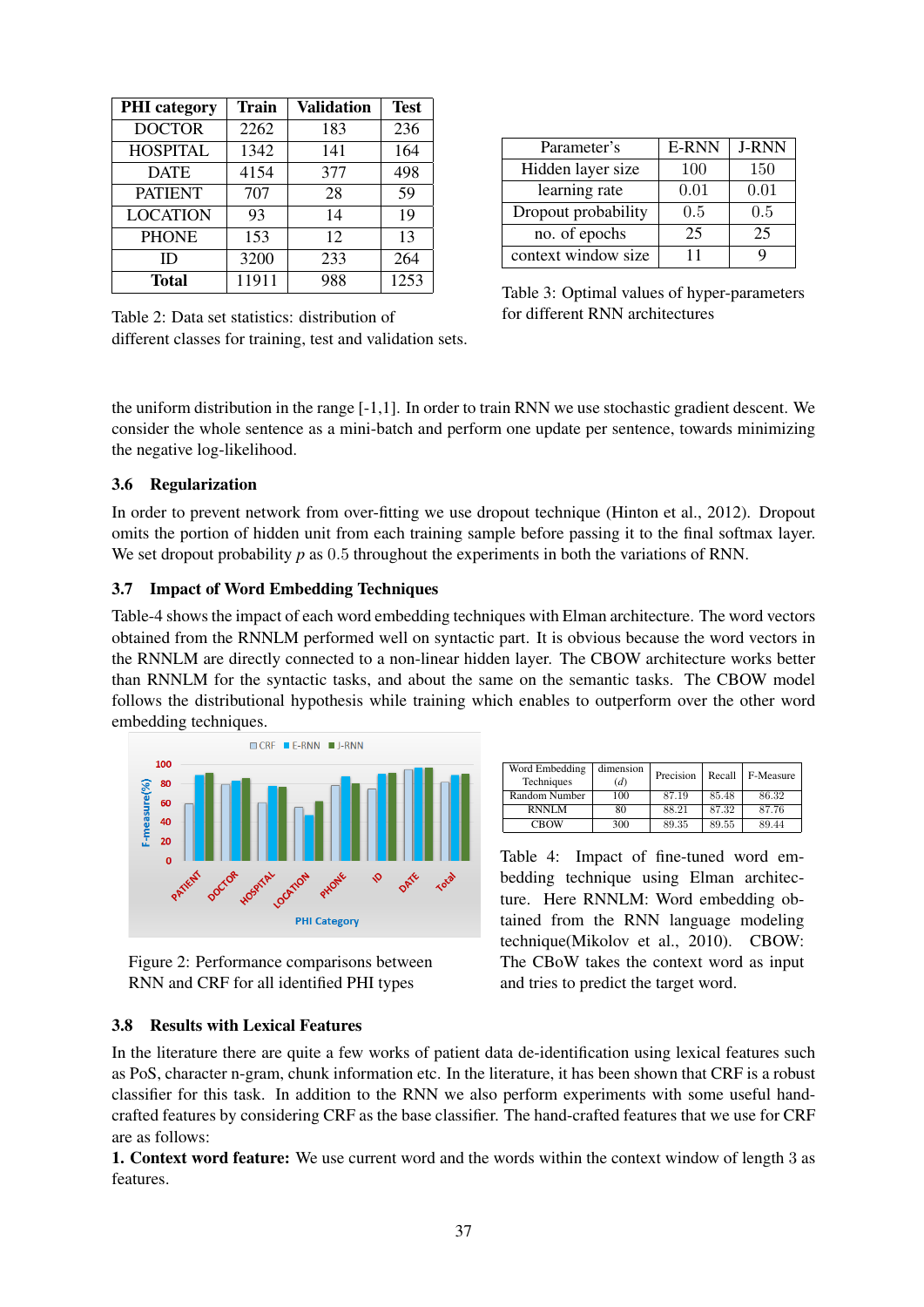| <b>PHI</b>      | <b>CRF</b> Baseline |       |       | <b>E-RNN</b> |       |       | <b>J-RNN</b> |       |       |       |
|-----------------|---------------------|-------|-------|--------------|-------|-------|--------------|-------|-------|-------|
| category        | R                   | P     | F     | R            | P     | F     | R            | P     | F     |       |
| <b>PATIENT</b>  | 60.87               | 57.14 | 58.95 | 86.96        | 90.91 | 88.89 | 91.30        | 91.30 | 91.30 |       |
| <b>NAME</b>     |                     |       |       |              |       |       |              |       |       |       |
| <b>DOCTOR</b>   | 80.43               | 77.78 | 79.08 | 82.55        | 83.98 | 83.26 | 85.11        | 86.58 | 85.84 |       |
| <b>NAME</b>     |                     |       |       |              |       |       |              |       |       |       |
| <b>HOSPITAL</b> | 47.24               |       | 83.70 | 60.39        | 73.01 | 83.80 | 78.03        | 70.55 | 83.33 | 76.41 |
| <b>NAME</b>     |                     |       |       |              |       |       |              |       |       |       |
| <b>LOCATION</b> | 52.63               | 58.82 | 55.56 | 57.89        | 40.74 | 47.83 | 68.42        | 56.52 | 61.90 |       |
| <b>PHONE</b>    | 69.23               | 90.00 | 78.26 | 84.62        | 91.67 | 88.00 | 76.92        | 83.33 | 80.00 |       |
| ID              | 75.86               | 73.06 | 74.44 | 89.27        | 91.37 | 90.31 | 90.80        | 92.58 | 91.68 |       |
| <b>DATE</b>     | 95.17               | 94.22 | 94.69 | 98.39        | 95.14 | 96.74 | 98.39        | 95.32 | 96.83 |       |
| <b>Overall</b>  | 79.74               | 83.11 | 81.39 | 88.90        | 89.55 | 89.22 | 89.63        | 90.73 | 90.18 |       |

Table 5: Detailed performance analysis with different models for PHI identification task. Here R,P and F denotes *Recall, Precision* and *F-score* respectively.

2. Bag-of-word feature: This feature includes uni-grams, bi-grams, tri-grams of the target token. We use window size of [-2, 2] with respect to the target token. Here, n-gram is referred as the continuous sequence of n items. An n-gram generated having sizes of 1, 2, 3 are known as an uni-gram, bi-gram and tri-gram, respectively.

3. Part-of-Speech (PoS) Information: The PoS information of current word, previous two words and the next two words are used as features. We obtain PoS of words from the Stanford tagger (Toutanova and Manning, 2000).

4. Chunk Information: The chunk information is an important feature to identify the PHI termboundary. We use chunk information obtained from *openNLP*<sup>5</sup> .

5. Combined POS-token and Chunk-token Feature: This feature is generated by the combination of other token features like PoS, Chunk within the context window of [-1, 1]. This is represented as  $[w_0p_{-1}, w_0p_0, w_0p_1]$  where  $w_0$  represents the target word, and  $p_{-1}$ ,  $p_0$  and  $p_1$  represent the previous, current and the next POS or Chunk tags, respectively.

We build our model by incorporating the above features. We use the CRF implementation<sup>6</sup> of  $CRF^{++}$ with default parameter settings. Detailed results on PHI identification task using these features with CRF classifier are shown in Table-5.

## 3.9 Results with RNN

The Elman architecture that we discussed in Subsection-3.3 has been applied to identify the PHI terms from medical records. Table-5 shows the detailed results of E-RNN on individual PHI categories as well as the overall results. The E-RNN performs better than our CRF baseline model. The experiments are performed with all the types of word embedding techniques discussed in Subsection-3.7. The CBoW based word embedding, when given as input to E-RNN model, performs well over the other word embedding based techniques as shown in Table 4. Experimental results on Jordan architecture are shown in Table-5. The performance that we obtain shows better performance over the baseline. We show detailed comparative results in Table-5. Experiments reveal that J-RNN model performs superior compared E-RNN in identifying 5 PHI categories out of total 7.

## 4 Error Analysis

We perform detailed error analysis on outputs produced in both the models. We divide the major sources of errors in three different categories. Following observations can be made:

<sup>5</sup> https://opennlp.apache.org/

<sup>6</sup> https://taku910.github.io/crfpp/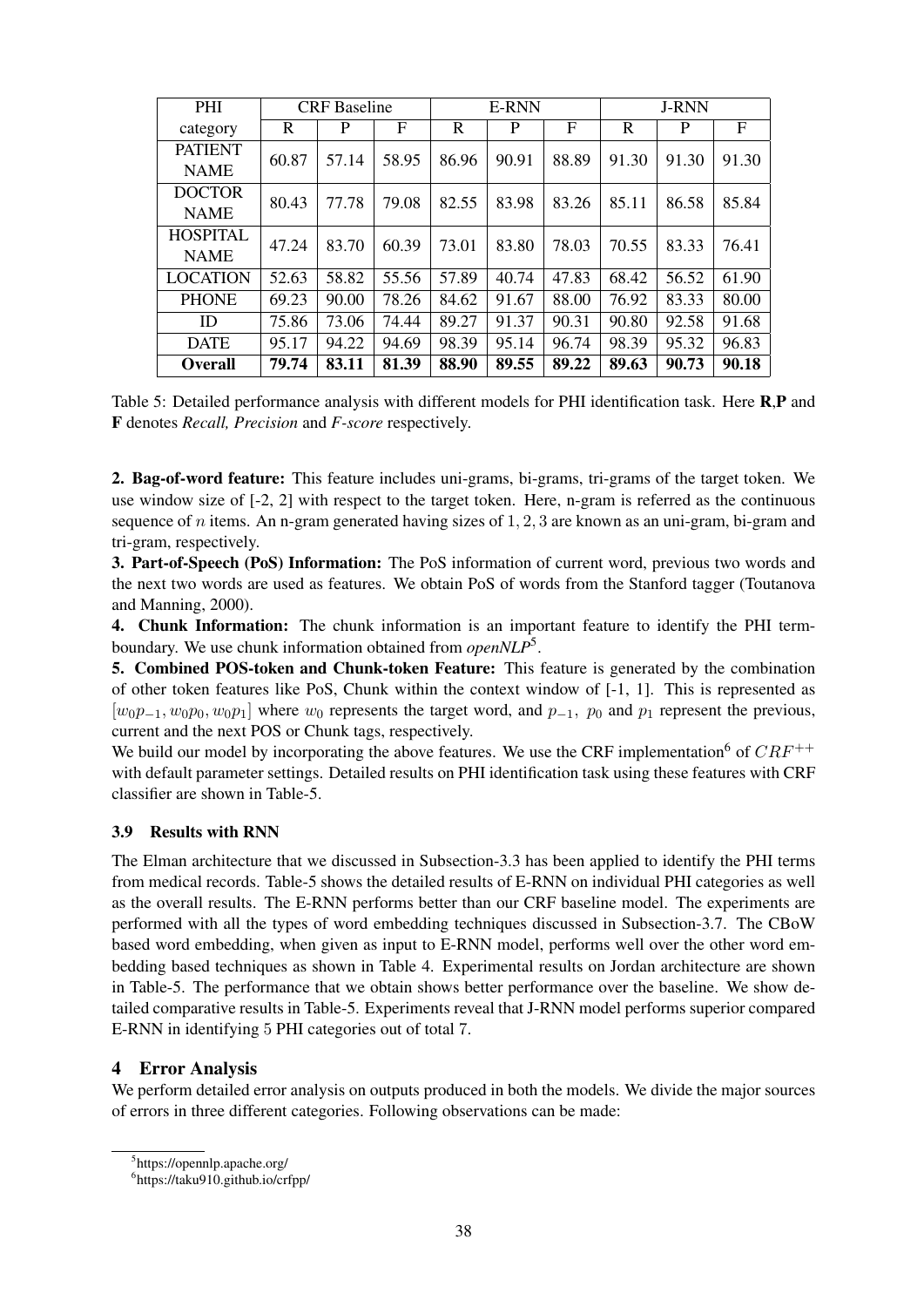- MISSED ENTITY: This error occurs when the entity is present in the gold-standard data, but the system fails to identify it as an entity. We calculate a total of 106 and 95 cases in Elman and Jordan model, respectively, for such cases. The possible causes are:
	- Presence of single-word person name: These words are difficult to detect as compared with full names (consist of more than one words) due to the lack of context and morphology. These errors are more dominated in case of 'Doctor' and 'Patient' categories.
	- Presence of abbreviated words: These errors are dominated mostly in case of 'Hospital' and 'Doctor' categories as the system lacks in identifying the short words (e.g., "FIH", "WA") due to the presence of ambiguous non-PHI terms.
	- Presence of unseen terms: The words not seen during training contribute to this error. These cases are mostly found for 'Location', and 'Hospital' categories.
- WRONG ENTITY: This error is obtained when the entity obtained is correct but belongs to some other type. In total 223 and 164 instances are mis-classified in case of Elman and Jordan model, respectively. The major causes of actual errors are as follows:
	- Inter-PHI ambiguity: These errors are obtained mostly in case of 'Doctor' and 'Patient' categories. As the name-forms are quite similar to each other, these PHI terms are highly ambiguous. This error arises most of the times when the names consist of single words. For example "Glass", "Chabechird" etc. These cases are also observed in case of 'Location' category.
- FALSE POSITIVES: This error occurs when the system lacks in identifying the proper boundary of the entity. Either the entity has additional part or the missing part. These errors are mostly seen in case of 'Doctor' and 'Hospital' categories. The major cause of this error is:
	- Presence of long compounded words: If the entity consists of more than 3 words, the system fails to identify those correctly. For example "Tawn List Medical Center".

## 4.1 Discussions

Two different RNN architectures, E-RNN and J-RNN, perform well over the baseline model based on machine learning technique. The J-RNN outperforms the E-RNN model in most of the PHI category detection. The J-RNN model takes the outputs of previous iteration along with the outputs of current hidden layer to classify the current word. It would be the possible reason behind the better system performance for strict<sup>7</sup> PHI (Patient, Doctor) as compared to the performance of E-RNN for the same. It should be noted that due to computational limitation, we were not able to use whole dataset as such we were unable to make any direct comparison with the existing systems. Most of the existing systems are supervised in nature and makes use of hand-crafted feature set and rules. These techniques require much feature engineering. The development of quality features are challenging and time-consuming. In our case, we don't use any hand-crafted feature set, but still achieves good performance level.

## 5 Conclusions and Future Works

In this paper we present a deep neural network based approach for patient data de-identification. This has been designed to identify and classify Protected Health Information (PHI) present in free-text medical records and encrypt these for preserving the privacy of patients. We systematically implement and compare different variants of RNN architecture, including Elman and Jordan. In order to compare we also develop a CRF based model with the traditional features. We observe that both the variants of RNN architecture outperform the baseline built using popular CRF based model. We have observed the performance improvement of 7.83% with Elman and 8.79% with Jordan over the baseline model. In future, we would like to explore more advanced deep learning techniques like Long Short term Memory (LSTM) using the full dataset and on other domains as well.

<sup>&</sup>lt;sup>7</sup>Since it is a kind of multiword NE's, in which previous label information is vital to identify the current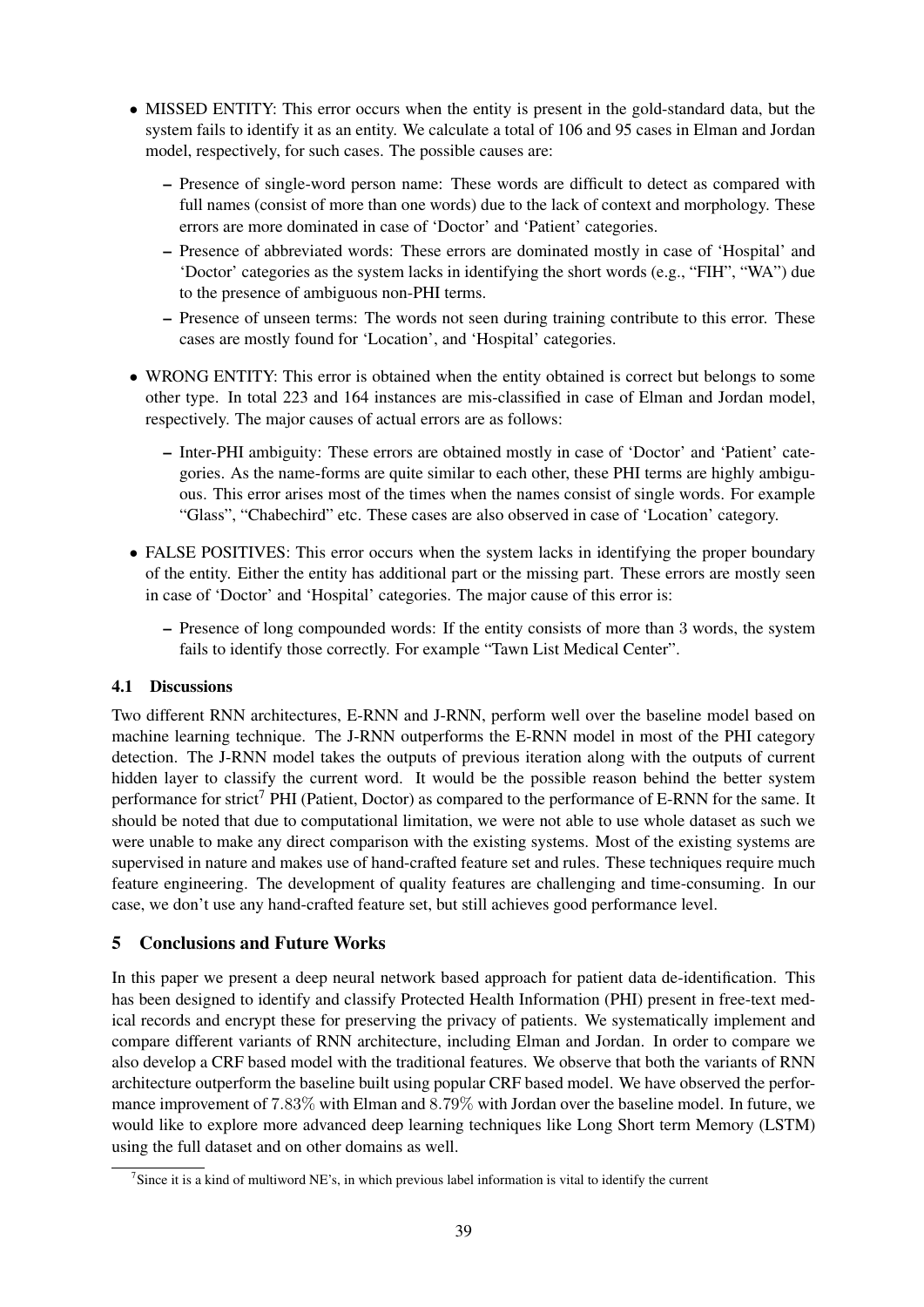#### Acknowledgements

Authors gratefully acknowledge for the partial support received from "Sushrut: ezDI Research Lab on Health Informatics", Department of Computer Science and Engineering, IIT Patna, India.

#### References

- Dzmitry Bahdanau, Kyunghyun Cho, and Yoshua Bengio. 2014. Neural machine translation by jointly learning to align and translate. *arXiv preprint arXiv:1409.0473*.
- Tim Beck, Sirisha Gollapudi, Søren Brunak, Norbert Graf, Heinz U Lemke, Debasis Dash, Iain Buchan, Carlos Díaz, Ferran Sanz, and Anthony J Brookes. 2012. Knowledge engineering for health: a new discipline required to bridge the ict gap between research and healthcare. *Human mutation*, 33(5):797–802.
- Ronan Collobert, Jason Weston, Leon Bottou, Michael Karlen, Koray Kavukcuoglu, and Pavel Kuksa. 2011. ´ Natural language processing (almost) from scratch. *Journal of Machine Learning Research*, 12(Aug):2493– 2537.

Corinna Cortes and Vladimir Vapnik. 1995. Support-vector networks. *Machine learning*, 20(3):273–297.

- Jeffrey L Elman. 1990. Finding structure in time. *Cognitive science*, 14(2):179–211.
- Yikun Guo, Robert Gaizauskas, Ian Roberts, George Demetriou, and Mark Hepple. 2006. Identifying personal health information using support vector machines. In *i2b2 workshop on challenges in natural language processing for clinical data*, pages 10–11. Citeseer.
- Kazuo Hara. 2006. Applying a svm based chunker and a text classifier to the deid challenge. In *i2b2 Workshop on challenges in natural language processing for clinical data*, pages 10–11. Am Med Inform Assoc.
- Bin He, Yi Guan, Jianyi Cheng, Keting Cen, and Wenlan Hua. 2015. Crfs based de-identification of medical records. *Journal of biomedical informatics*, 58:S39–S46.
- Geoffrey E Hinton, Nitish Srivastava, Alex Krizhevsky, Ilya Sutskever, and Ruslan R Salakhutdinov. 2012. Improving neural networks by preventing co-adaptation of feature detectors. *arXiv preprint arXiv:1207.0580*.
- Michael I Jordan. 1997. Serial order: A parallel distributed processing approach. *Advances in psychology*, 121:471–495.
- Yoon Kim. 2014. Convolutional neural networks for sentence classification. *arXiv preprint arXiv:1408.5882*.
- John Lafferty, Andrew McCallum, and Fernando Pereira. 2001. Conditional random fields: Probabilistic models for segmenting and labeling sequence data. In *Proceedings of the eighteenth international conference on machine learning, ICML*, volume 1, pages 282–289.
- Grégoire Mesnil, Xiaodong He, Li Deng, and Yoshua Bengio. 2013. Investigation of recurrent-neural-network architectures and learning methods for spoken language understanding. In *INTERSPEECH*, pages 3771–3775.
- Stéphane M Meystre, Guergana K Savova, Karin C Kipper-Schuler, John F Hurdle, et al. 2008. Extracting information from textual documents in the electronic health record: a review of recent research. *Yearb Med Inform*, 35:128–44.
- Tomas Mikolov, Martin Karafiát, Lukas Burget, Jan Cernocky, and Sanjeev Khudanpur. 2010. Recurrent neural network based language model. In *Interspeech*, volume 2, page 3.
- Tomáš Mikolov, Stefan Kombrink, Lukáš Burget, Jan Černockỳ, and Sanjeev Khudanpur. 2011. Extensions of recurrent neural network language model. In *2011 IEEE International Conference on Acoustics, Speech and Signal Processing (ICASSP)*, pages 5528–5531. IEEE.
- Tomas Mikolov, Kai Chen, Greg Corrado, and Jeffrey Dean. 2013. Efficient estimation of word representations in vector space. *arXiv preprint arXiv:1301.3781*.
- Holger Schwenk and Jean-Luc Gauvain. 2005. Training neural network language models on very large corpora. In *Proceedings of the conference on Human Language Technology and Empirical Methods in Natural Language Processing*, pages 201–208. Association for Computational Linguistics.